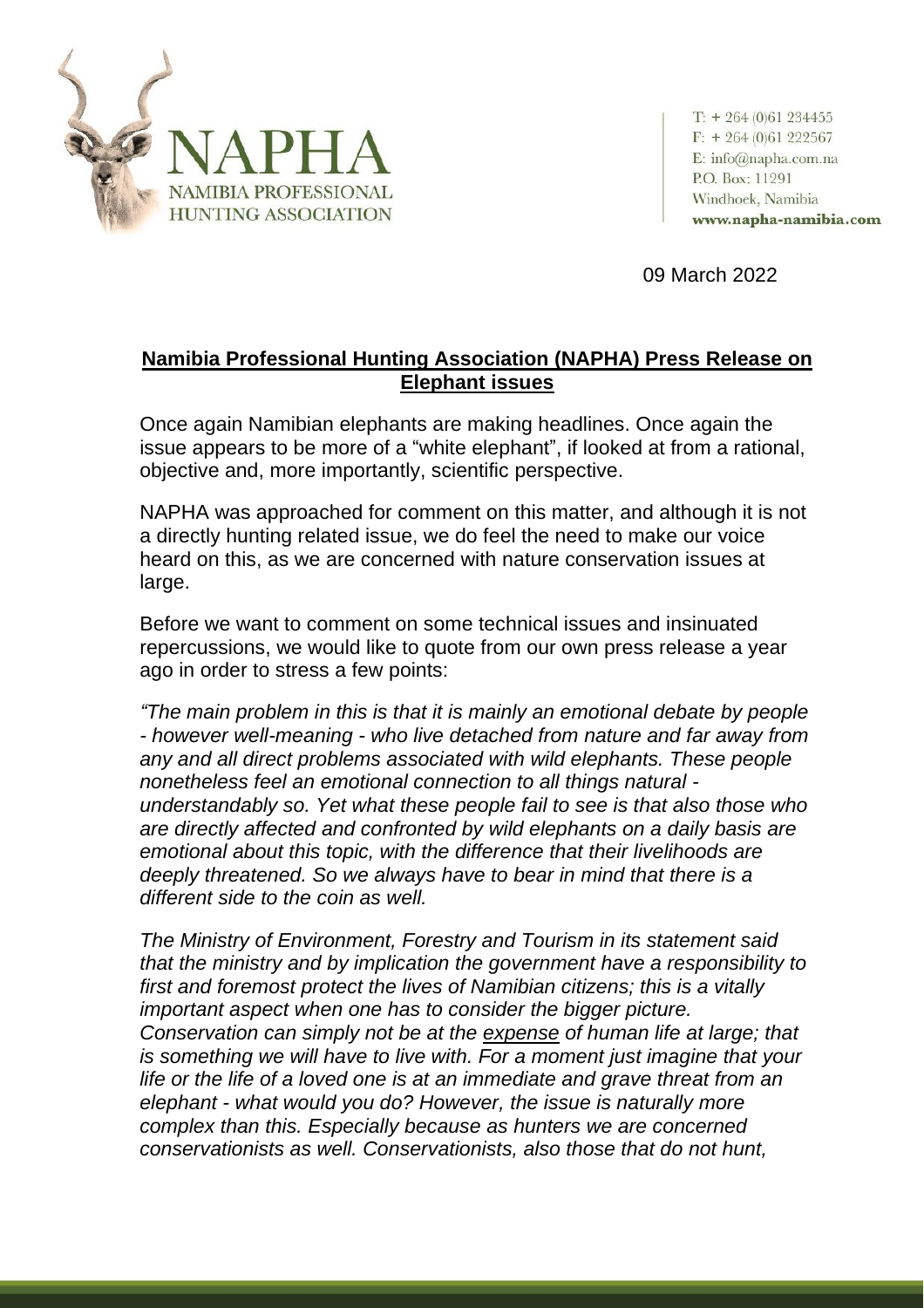

*have to take a holistic look at what needs to be done to conserve elephants for future generations. In order to do this we have to put emotions aside;*

*we need to be aware of them and understand them, but we need to base our decisions and understanding on scientific facts. That is if we really want to sustainably protect natural surroundings. And that should be the essence*

*of it all: protect natural surroundings, habitats, instead of focussing on individual species or, even worse, on individual animals."*

The above should provide some background to those who have missed - or ignored - how the present debate came about (for the full press release from last year, please click [here](https://drive.google.com/file/d/1ps2744VGhKOxaJgKxwfk2RWusMzjH8Uq/view?usp=sharing) or see the attached).

The whole debate is actually redundant from a scientific and legal perspective; it is simply an emotional shouting match instigated and fired by woke western animal "welfare/ rights" groups who have found puppets in Namibia and simultaneously are aiming at hijacking organisations like CITES. These woke western animal "welfare/ rights" groups have no scientific backing and strategy and have zero regard for local communities and their rights. Any further elaboration on the doings and functioning of such groups is a waste of time, energy and ink.

What has to be stressed, is, that no national or international (including CITES) laws were broken by the export of these elephants. Namibia has a CITES approved export quota, that cannot simply be abolished because some (western) people feel offended that they were not asked about their opinion or did not provide viable alternatives. Would CITES now suddenly backtrack on this quota, it would be like an animal welfare organisation using 95% of funds (donations) to cover operating costs, while claiming that the funds go to conservation.

It should also be expressly noted that NAPHA is not condoning that wild elephants land in captivity somewhere (whether in Namibia or elsewhere); there are much more effective ways to deal with this problem in our view. However NAPHA is acutely aware of the elephant problem in Namibia. And this elephant problem is not a problem of what arm-chair conservationists think should happen with Namibia's elephants, but a problem where there are far too many elephant in Namibia for the available habitat. Not only are these elephant destroying the habitat (their own and that of many other animal species), but they are also causing real conflict with local communities and farmers that are not inside the available elephant range.